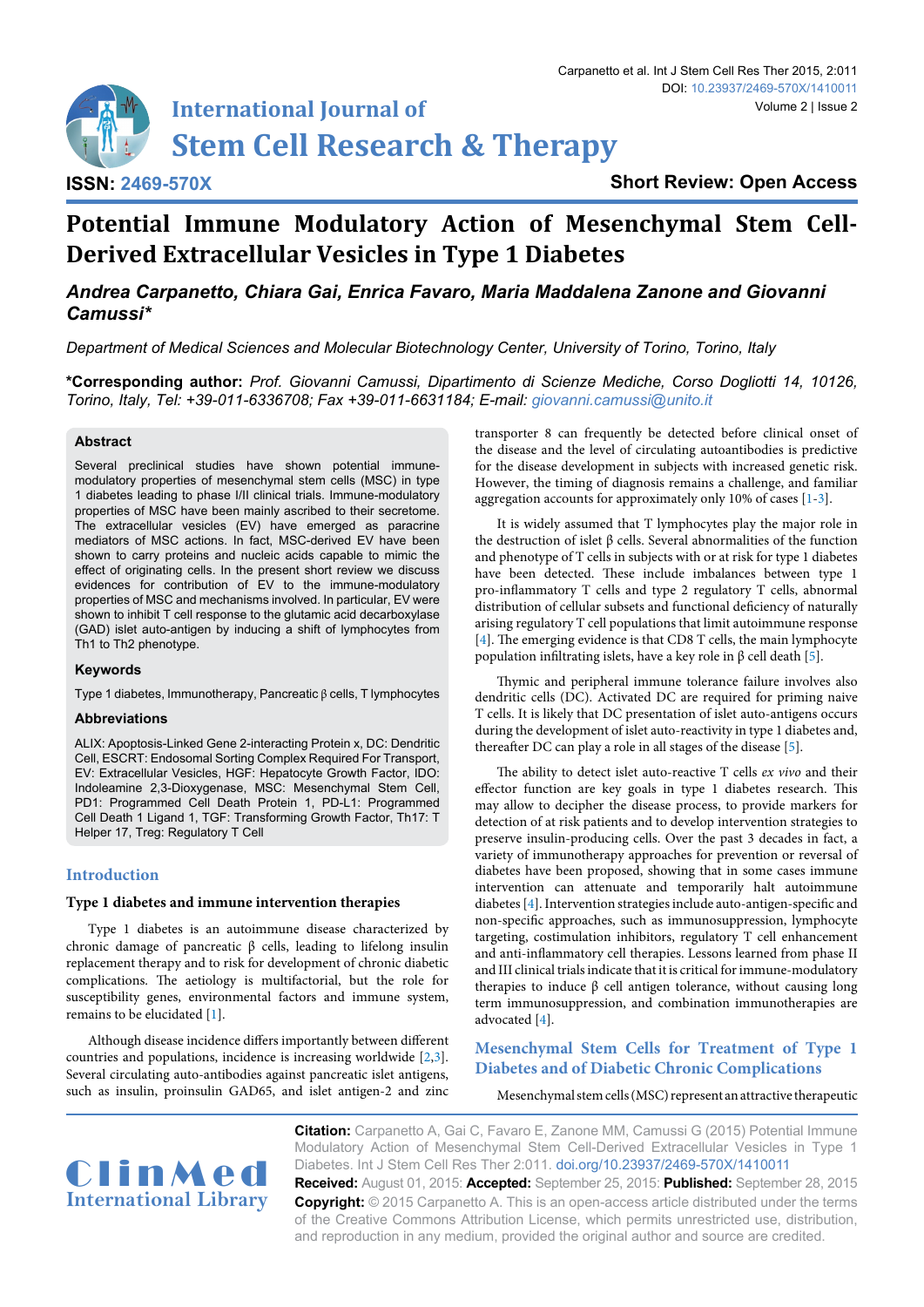<span id="page-1-0"></span>**Table 1:** EV- exosomes and microvesicles/ectosomes.

| <b>EV Source</b> | <b>Exosomes</b>                                                                                                                                                                           | <b>Microvesicles</b>                                 |
|------------------|-------------------------------------------------------------------------------------------------------------------------------------------------------------------------------------------|------------------------------------------------------|
| Size             | 30-120 nm                                                                                                                                                                                 | 50-1000 nm (usually larger than 100 nm)              |
| Origin           | endosomal compartment of the cells after intraluminal budding of multivesicular direct budding from the plasma membrane and release as<br>bodies and subsequent fusion with cell membrane | shedding vesicles                                    |
| <b>Markers</b>   | ESCRT components, Tetraspanins, TSG101, flotillin, ALIX, CD63, CD 81, CD9                                                                                                                 | Integrins, selectins, CD40 ligand, ARF6, VCAMP3      |
| <b>Content</b>   | Membrane protein and receptor that is reflective of the cell type of origin, mRNA, cytoplasmic proteins and membrane proteins,<br>miRNA, non-coding RNAs, lipids and metabolites.         | includina<br>receptors mRNA, miRNA, non-coding RNAs, |

opportunity, satisfying several requirements to curb the autoimmune destruction of insulin-producing cells. MSC are multipotent, undifferentiated cells of mesodermal origin, characterized by their ability to differentiate into different mesenchymal cell lineages. Several lines of research have now established that MSC can exert an immune modulatory effect towards T cell functions [[6](#page-3-5)]. MSC are endowed of poor immunogenic properties, since they express low levels of MHC class I molecules and lack of MHC class II molecules. Moreover, MSC do not express costimulatory molecules such as CD40, CD40 ligand, B7-1 and B7-2. The interaction between MSC and lymphocytes results in the suppression of lymphocyte activation markers [\[7](#page-3-6)]. The immune modulatory effects have been related to the interaction of MSC with several cell populations including dendritic cells, NK cells and activated T cells, thus resulting in inhibition of proliferation of T cells and induction of a regulatory T phenotype [[8\]](#page-3-7). MSC-mediated immune suppressive effect has been attributed to several soluble factors such as prostaglandin  $\text{E}_{\text{2}}$  (PGE<sub>2</sub>), transforming growth factor-β1 (TGF-β1) and hepatocyte growth factor (HGF) [\[8](#page-3-7)]. MSC can promote a dendritic cell type 2 (DC2) anti-inflammatory signalling by the induction of mature DC2 and secretion of IL-10. MSC have been successfully used in the acute graft-versus-host disease (aGVHD), providing an effective alternative treatment for patients with steroid-resistant aGVHD [\[9\]](#page-3-8).

Ongoing phase I clinical trials using *ex vivo* expanded MSC have shown to improve the outcome of allogenic transplantation of aGVHD [[3](#page-3-2)[,4\]](#page-3-3). It has been also suggested that MSC may be employed in autoimmune diseases. In the murine model of multiple sclerosis and in experimental autoimmune encephalomyelitis, MSC were shown to home lymphoid organs. Mice treated with MSC developed a milder disease compared with controls. MSC clustering around T cells was associated with a significant reduction of disease activity and of relapses. In the encephalomyelitis model MSC interfered with the pathogenic autoimmune response, showing a decreased production of interferon-gamma and tumor necrosis factor-alpha, without transdifferentiating into neurons [\[10](#page-3-9)]. A pilot clinical study on 15 patients with persistently active systemic lupus erythematous demonstrated the efficacy of human allogenic MSC transplantation, since after 1 year of follow up, a decreased disease activity was observed in 11 patients out of 13 [\[11](#page-3-10)].

In the context of diabetes research, a regenerative potential of MSC has been shown in NOD/SCID mice with diabetes [[12](#page-3-11)]. The intracardiac infusion of human MSC in mice promoted an expansion of pancreatic β cells producing mouse insulin and favoured the recovery of diabetic glomerular injury. It has been suggested that MSC may act through paracrine factors, by promoting neovascularization and scavenging cytotoxic molecules [\[12\]](#page-3-11). Amelioration of streptozotocininduced diabetes was shown after injection of genetically modified MSC with recombinant *PDX-1.* An increase of insulin and a reduction of blood glucose levels were observed in MSC-treated mice [[13](#page-3-12)]. Allogenic MSC obtained from mice resistant to diabetes were injected into NOD mice, showing the reversal of hyperglycaemia and the deferral of diabetes onset [[14](#page-3-13)]. The mechanism of action has been related to MSC homing to pancreatic lymphonodes with autoreactive T cells suppression [\[14\]](#page-3-13).

A shift towards an anti-inflammatory profile and a tolerogenic signalling of T cells may be induced by MSC treatment [[14](#page-3-13)], possibly as consequence of negative costimulatory PD1/PD-L1 pathway and regulatory T cell activation and of TGF-β and IL-10 production [\[15](#page-3-14)]. Moreover, MSC seem to have a role in conversion of fully differentiated pro-inflammatory Th17 in T cells with immunosuppressive activity [\[6](#page-3-5)].

Human allogenic bone marrow-derived MSC were shown to inhibit the *in vitro* activation of Th1 lymphocytes of patients with new-onset type 1 diabetes in response to the glutamic acid decarboxylase (GAD) islet antigen. MSC reduced the production of IFN-γ and stimulated the secretion of anti-inflammatory IL-10 and IL-4 cytokines [[16](#page-3-15)]. This is suggestive of a T cell switch to a Th2 antiinflammatory phenotype.

A report from the first cellular intervention clinical trial using MSC treatment in newly diagnosed type 1 diabetes showed no side effects and suggests that MSC treatment could represent a future application to block disease progression and to preserve β-cell function [[17](#page-3-16)].

Taken together these results suggest that the beneficial effect of MSC is mainly related to their immune-modulatory and antiinflammatory properties. The mechanism of action has been attributed to the secretome of MSC rather than to their trans-differentiation. Among the paracrine mediators, extracellular vesicles (EV) emerged as potential effectors of MSC immune-modulatory and regenerative activities [[18](#page-3-17)].

### **MSC-derived EV biogenesis**

Back in 1981 Trams et al. [[19](#page-3-18)] described for the first time the presence of EV; however, at that time their functions were largely unknown and for a long time they were considered cellular waste [\[19\]](#page-3-18).

The pivotal studies of Raposo et al. [[20\]](#page-3-19) showed that EV released from B lymphocytes may induce an MHC restricted T cell activation suggesting that vesicles may vehicle the MHC-2 peptide complex [[20](#page-3-19)]. Since then several studies supported from technological advances helped to uncover the EV biogenesis and functions [\[21,](#page-3-20)[22\]](#page-3-21). In 2014 the International Society for Extracellular Vesicles provided a minimal set of biochemical, biophysical and functional standards that should be used to attribute any specific biological cargo or function to EV [\[23\]](#page-3-22). Based on their biogenesis EV can be classified into two main categories: exosomes and microvesicles/ectosomes [[22](#page-3-21)[,24,](#page-3-23)[25\]](#page-3-24). Exosomes derive from the endosomal compartment whereas microvesicles arise from budding of plasma membrane. The content of both EV types reflects that of the cell of origin and may contain receptors, cytoplasmic and surface proteins, proteins interacting with lipid rafts and nucleic acids [\(Table 1\)](#page-1-0).

The inward budding of the multivesicular body (MVB) membrane gives formation of exosomes a homogeneous population of vesicles [\[22,](#page-3-21)[24,](#page-3-23)[25](#page-3-24)]. The cargo sorting of exosomes is mediated by the endosomal sorting complex required for transport (ESCRT) [[26\]](#page-3-25). Programmed cell death 6 (also known as ALIX) in association with syntenin and tumour susceptibility gene 101 protein (TSG101) play a key role in exosome sorting [\[27](#page-3-26)]. Other cells require the neutral sphingomyelinase and lipid ceramide for the exosome production. The MVB fusion with cell plasma membrane is required for the exosome release from cells. In some cells this process involves small GTPases such as RAB11, RAB31 and RAB27A [[28](#page-3-27)]. The fusion process to plasma membrane of MVBs is favoured by SNAP receptors (SNAREs), which belong to a protein superfamily involved in intracellular trafficking of vesicles [\[29](#page-3-28)].

Proteomic analysis provided evidence that exosomes released from different cell types have unique shared proteins and cell-typespecific proteins. Specific exosome markers include the tetraspanin family members, CD63, CD9, CD81, and other molecules such as CD82, Tsg101, and ALIX [\[30\]](#page-3-29).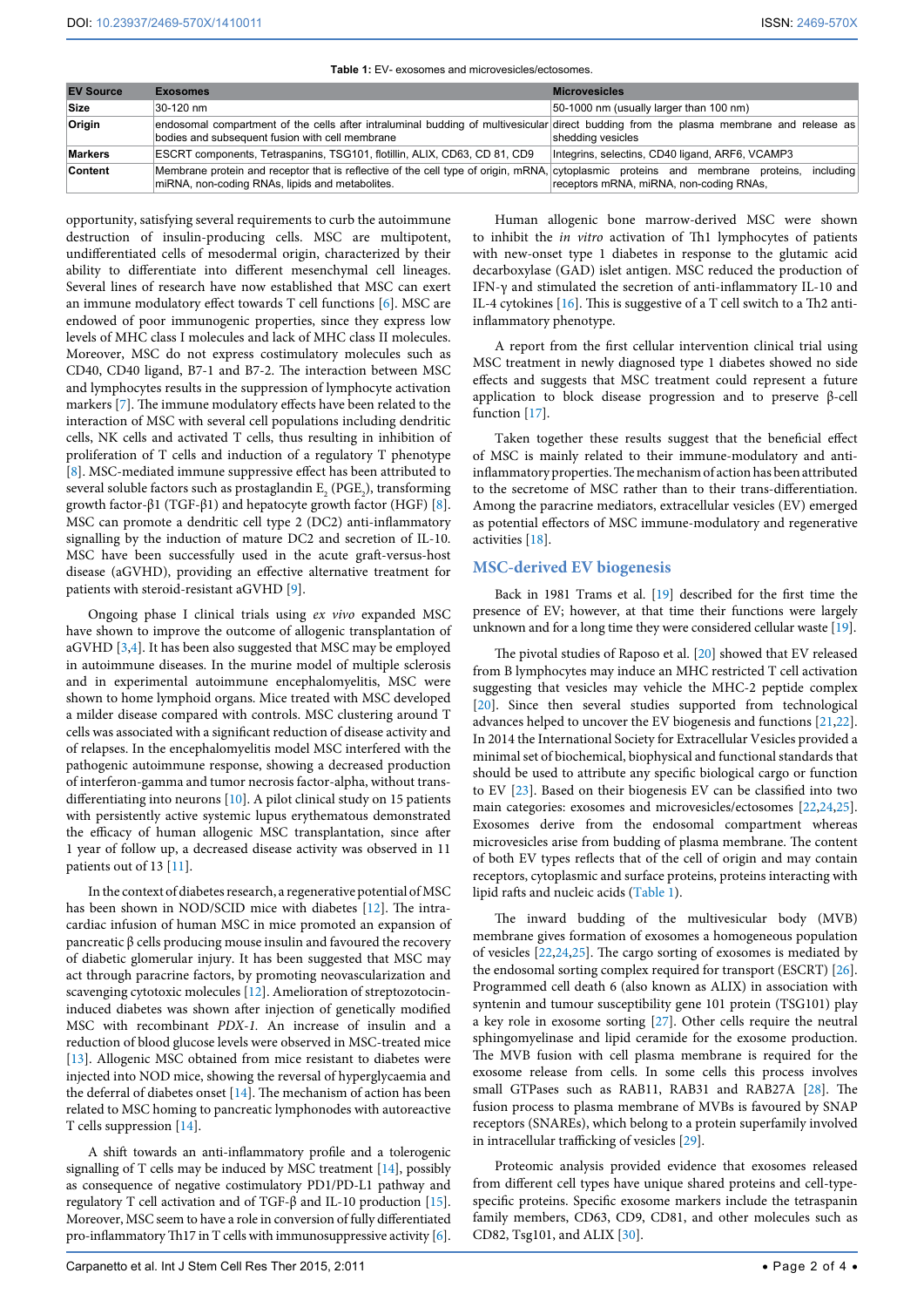It is difficult to discriminate between exosomes and small microvesicles because of the overlapping characteristics. However, microvesicles represent a more heterogeneous population of EV formed through outward budding of plasma membrane consequent to a dynamic interplay between cytoskeletal proteins and phospholipid redistribution [[22](#page-3-21)[,30](#page-3-29)]. The translocation from the inner to the outer side of membrane leaflet of phosphatidylserine induces the membrane budding/vesicle formation through the activity of aminophospholipid translocases. In order to induce the microvesicle budding, ADP-ribosylation factor 6 (ARF6) initiates a signalling cascade that begins after the activation of phospholipase D (PLD), which allows recruitment to the plasma membrane of the extracellular signal-regulated kinase (ERK). ERK induces the activation of myosin light-chain kinase (MLCK), which finally triggers microvesicles release [\[25\]](#page-3-24).

### **Pleiotropic Functions of EV**

EV can be considered as paracrine mediators in cell-to-cell communication [[21](#page-3-20)]. By transferring their content EV may deliver from the originator cells to the recipient cells membrane receptors, cytoplasmic proteins and nucleic acids inducing a functional reprogramming and phenotypic changes [[31](#page-3-30)[-33](#page-3-31)]. Several studies have shown that EV may modify the behavior of recipient cells in many ways. The identification of EV pleiotropic functions has driven the interest towards their use in regenerative medicine and immune therapies [[34](#page-3-32)].

In particular MSC-derived EV have been widely studied since it has been shown that they may mimic the regenerative potential of MSC [\[18\]](#page-3-17). This led to the idea to use EV instead of MSC in cell therapy. MSC-derived EV contain proteins involved in self-renewal and differentiation of MSC [\[35\]](#page-3-33) and mRNAs and miRNAs implicated in many different cell activity including regulation of immune response [\[18\]](#page-3-17). They also contain mRNAs involved in the angiogenic and adipogenic pathways and miRNA regulating cellular transport, apoptosis and proteolysis [[36\]](#page-3-34).

Several studies demonstrated that MSC-derived EV are able to induce phenotypic changes in target cells. Bruno et al. [[37](#page-3-35)] showed that EV from bone marrow MSC are able to induce proliferation and to reduce apoptosis through the transfer and the consequent translation of MSC specific mRNAs in a mouse model of acute kidney injury. Human tubular epithelial cells injured by cisplatin and then treated with EV up-regulated several genes with anti-apoptotic activity (i.e. Bcl-xL, Bcl2, and BIRC8) and downregulated genes involved in apoptosis (i.e. Casp1, Casp8, and LTA) [\[37\]](#page-3-35). *In vivo* a single EV administration improved survival and kidney morphology and function in a mouse model of cisplatin-induced acute kidney injury. Whereas the single injection was not capable to prevent the onset of chronic damages, multiple injections exerted an antiapoptotic effect leading to a prolonged mice survival and preservation of renal function and morphology [[37](#page-3-35)]. Aliotta et al. [\[38](#page-3-36)] observed that MSC-derived EV were able to revert pulmonary hypertension induced by monocrotaline administration in mice [[38](#page-3-36)]. Moreover, both murine and human EV were shown to revert toxic bone marrow damage caused by radiations [[39\]](#page-3-37). Recent studies have also shown an immune-modulatory potential of EV derived from MSC.

### **MSC Derived Ev as Novel Immune-Modulator in Type 1 Diabetes**

Depending on the cellular sources, EV have been shown to display different immune-modulatory functions as they may induce immune cell activation or inhibition [[22](#page-3-21)].

In particular, vesicles secreted from B lymphocytes or antigen presenting cells were shown to activate T cells by direct presentation of the peptide-MHC complex, to activate dendritic cells (DCs), macrophages, natural killer (NK) cells and B cells [[23\]](#page-3-22). Conversely, EV derived from tumor cells or from MSC were shown to exhibit inhibitory functions on T cells, NK cells and DCs [[40](#page-3-38)[,41](#page-3-39)]. Moreover, MSC derived EV promoted regulatory T cell activity and induced differentiation of monocytes into myeloid-derived suppressor cells (MDSCs).

In the setting of experimental autoimmune encephalomyelitis, MSC-derived EV inhibited autoreactive lymphocyte proliferation and induced tolerogenic signalling, via PD-L1, TGF-β, IL-10, and CD4+ CD25+ Foxp3+ Treg cells [[41](#page-3-39)].

We recently found that EV derived from heterologous human bone marrow MSC mimic the immune-modulatory properties of the cells in type 1 diabetes by inducing a shift towards an antiinflammatory and regulatory T cell profile [[42](#page-3-40)].

After an integrin-mediated EV internalization in patient's PBMCs, a significant down-regulation of Th1 responses, detected as IFN-γ production, number of Th17 cells and levels of pro-inflammatory IL-17 was observed [\[42\]](#page-3-40). It is well established that Th17 effector cells participate in type 1 diabetes pathways paralleling Th1 cells, and their secreted signature cytokine IL-17 contributes to β cell death. T cells, upon interaction with EV, have shown to produce PGE2 and TGF-β, known to be involved in MSC effects, in an autocrine loop mediating and propagating the immunomodulation [[43](#page-3-41)]. TGF- $\beta$  was also conveyed as mRNA and as protein within and on the surface of EV [[44](#page-3-42)]. TGF-β is known to mediate inhibition of lymphocyte proliferation and to promote Treg generation [[18](#page-3-17)].

Functional miRNAs are also packaged into EV and can be transferred to target cells [[31](#page-3-30)[,32,](#page-3-43)[33\]](#page-3-31). Among the EV-expressed miRNAs, miR-21, which is known to enhance TGF-β signalling was shown to be enriched in MSC-derived EV. We observed that RNA depletion of EV reduced the TGF-β transcript in PBMCs suggesting that the transfer of TGF-β mRNA or miRNA-21 enhances TGF-β production [\[42](#page-3-40)]. Hence EV may enhance the TGF-β activation pathway and TGF-β release, in a paracrine/autocrine manner in T lymphocytes. Furthermore, the study indicated that MSC-derived EVs may restore Th1/Th2 balance and preserve Treg cells in type 1 diabetes. In fact, EV increased the production of the regulatory cytokine IL-10, and induced higher frequencies of Foxp3+ Treg cells [[42](#page-3-40)]. The production by PBMCs of IL-6 which is known to suppress maturation of inflammatory DC and mediate β cell repair  $[45]$  $[45]$  $[45]$  was also increased in the presence of EV. In preliminary experiments we found that MSC derived EV mimic also the effect of MSC on DC maturation impairing the antigen presentation. However the effect of EV depends on the cell of origin. At variance of EV derived from bone marrow MSC, those derived from islet of NOD mice stimulate immune response and contribute to islet immunopathology. In this experimental setting EV derived from MSC-like cells of diabetic mice may present β-cell antigens to DCs triggering islet injury [\[46\]](#page-3-45). In addition, the effect of EV may be detrimental depending on target cells and on metabolic states of the cell of origin. In fact, EV derived from MSC cultured in diabetic-like conditions induce features of diabetic retinopathy *in vitro* [\[47\]](#page-3-46). This effect is related to an impairment of retinal pericytes function. Taken together this observations may suggest that autologous EV obtained from diabetic patients may be ineffective or even detrimental.

### **Conclusions**

In conclusion MSC-derived EV vicariate several immunemodulatory actions of MSC, and represent a potential non antigenspecific immune-regulatory approach to type 1 diabetes prevention therapy [[4](#page-3-3)]. EV have some advantages in respect to the cells as they have minimal immunogenicity allowing an allogenic use and, being naturally occurring component of biological fluids, have a low inherent toxicity. Moreover, due to their small size they may easily diffuse across the biological barriers reaching target cells. EV, in respect to MSC may be more easily manipulated. Ongoing studies are focusing on engineering EV for specific targeting and for molecule delivery [[48](#page-3-47)]. Several studies suggest that an immune-modulatory approach to restore tolerance to β cells may be achieved with combination of synergic immunotherapies, which include antigen-specific and non-specific approaches. EV released from MSC might represent an immune-modulator in MHC-mismatched recipients, overcoming the potential immunogenicity of MSC in an allogenic setting.